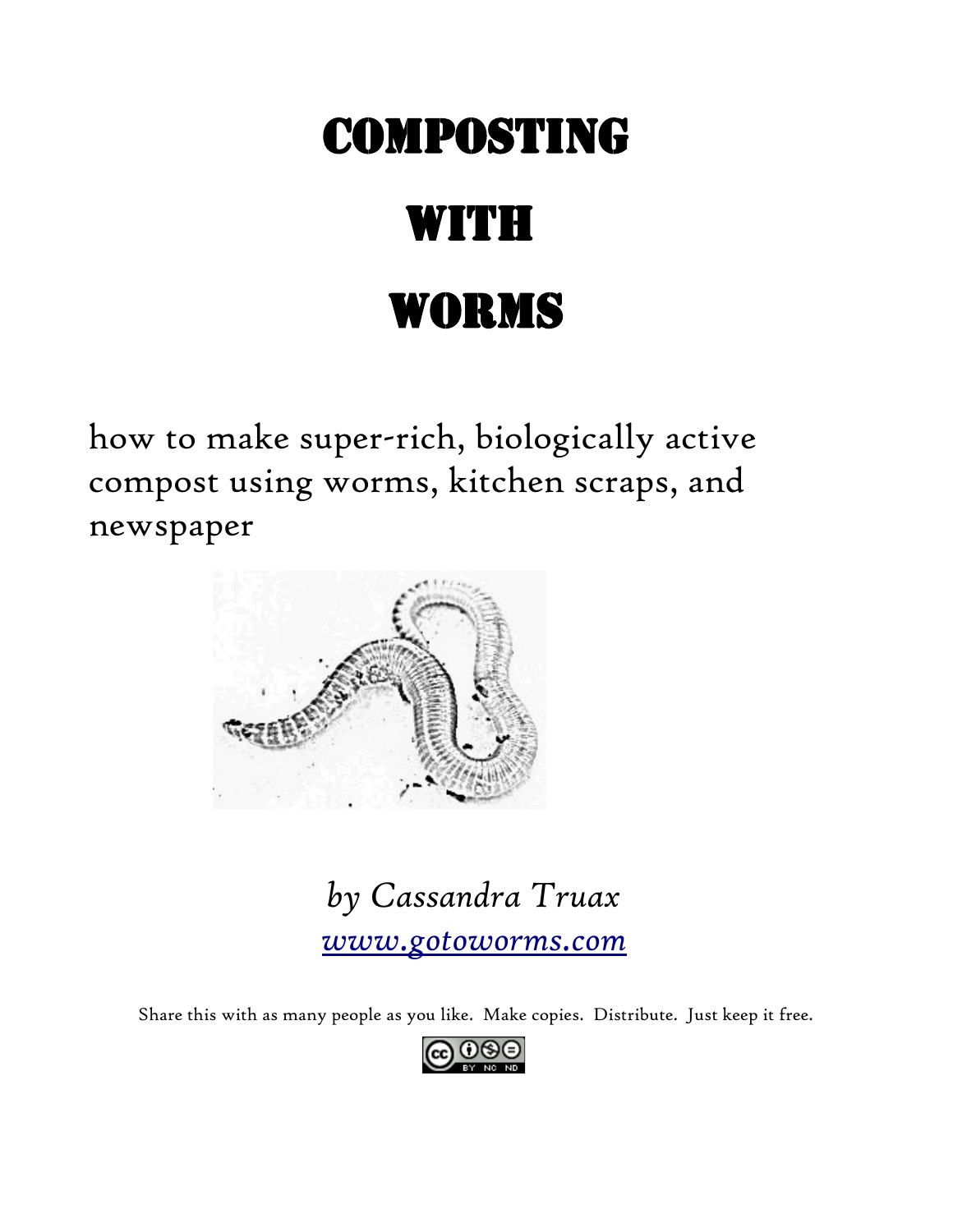# **GET COMPOSTING** Worms

You will need Red Wiggler worms in order to do worm composting. Red Wiggler worms are a specific type of earthworm which are surface dwelling and specialize in in breaking down rotting organic matter.

#### *They do not need soil.*

Composting worms cannot live in the soil like your garden variety earthworm. Do not add composting worms to your garden thinking they will do some good.

#### *They will die.*

Think of it this way.

Blue Jays and Humming Birds are both birds.

But if you ask a Blue Jay to act like a Humming Bird, you're in trouble.

And if you ask a Humming Bird to act like a Blue Jay, you're also in trouble.

Leave composting to the composting worms and burrowing to the earthworms.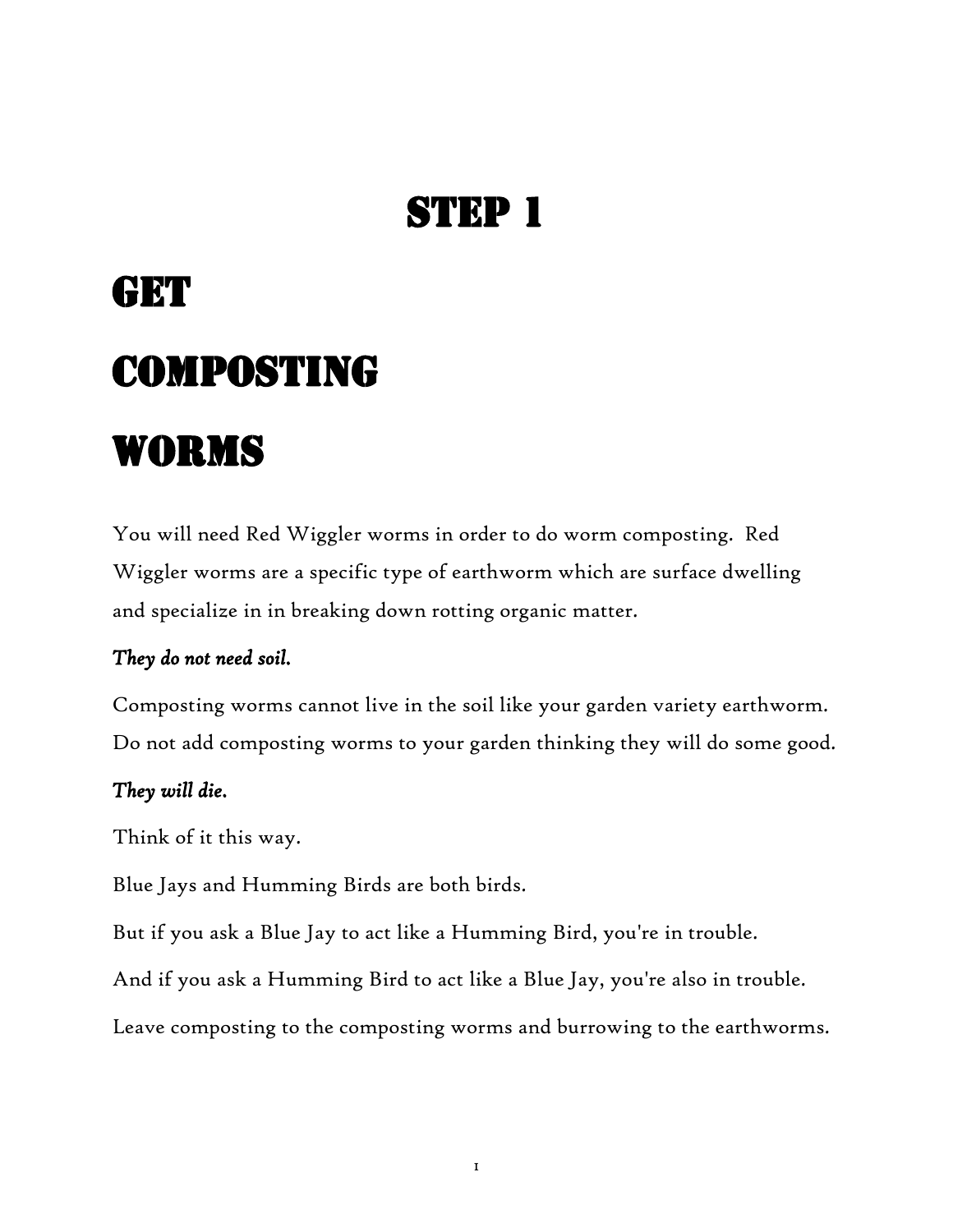## SET UP A WORM COMPOSTING BIN

If you bought a bin from me or from somewhere else then you're good to go.

*If you need a bin, you can download free worm composting bin plans at my website: [www.gotoworms.com](http://www.gotoworms.com/) and make a bin for about \$10.*

Red Wiggler worms like temperatures between 40°F and 90°F. Inside the house is an ideal place to keep composting worms. Worm bins do not smell bad.

#### IF THE BIN STINKS, SOMETHING IS WRONG

Worm bins can be kept outside on a porch or somewhere in 100% shade (for those of us in the South).

*If you live in Texas, then you absolutely must have 100% shade for worms outdoors.*

It's also okay to add composting worms to an existing composting bin, as long as it's in the shade! Once again this is for us Texans. I don't recommend using worms in compost piles, because they tend to dry out. But if yours stays plenty moist, go for it.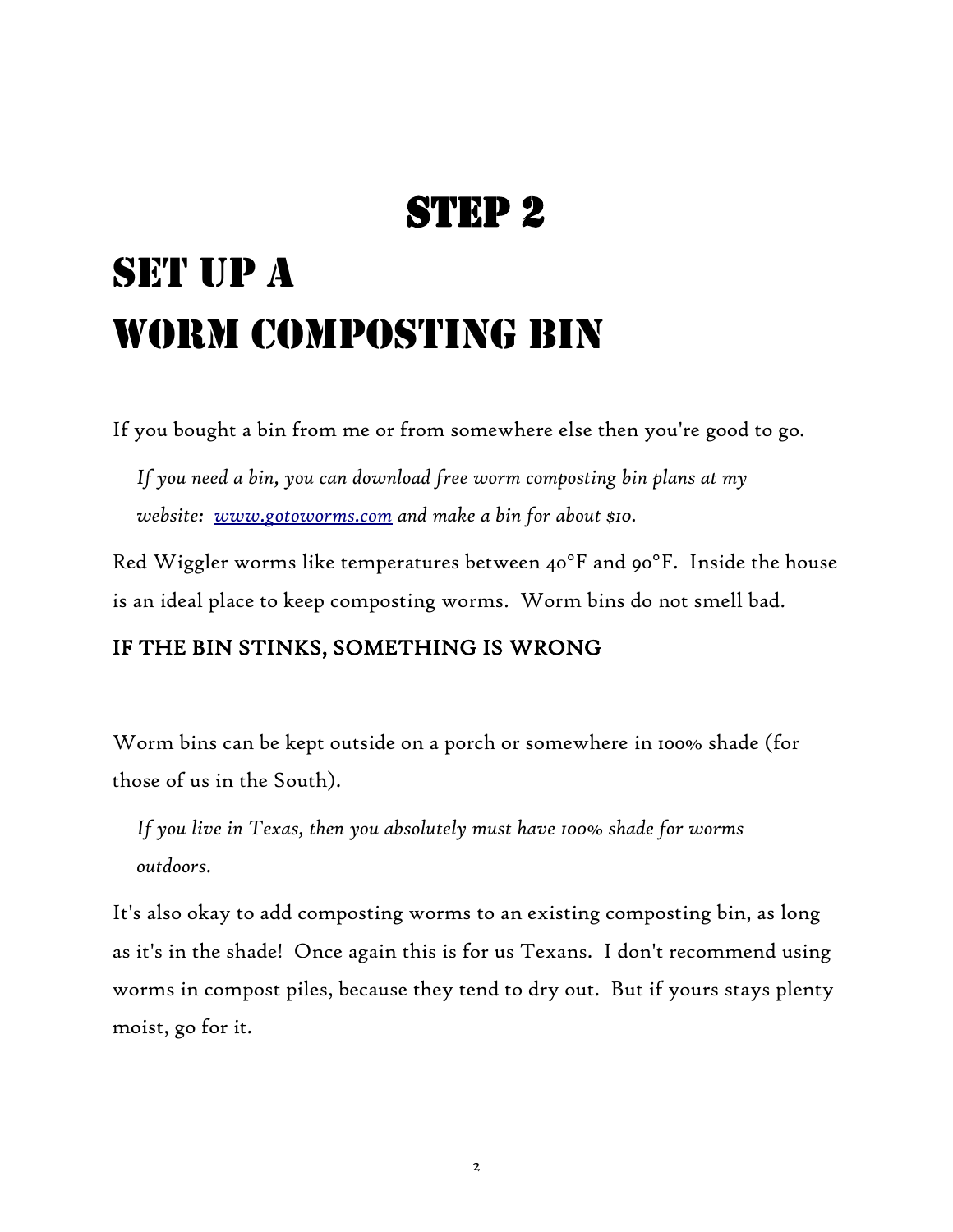#### WHAT YOU NEED TO KNOW:

Worms like it dark

and

Worms like it moist

You also need to understand that composting worms do not eat the old banana peels, potato peels, and shredded newspaper we give them.

They eat the bacteria and fungi that break down the old banana peels, potato peels, and shredded newspaper.

So if you're starting a brand new bin, fill it with some kitchen scraps and wet newspaper. Close it up for a week or so. Then add the worms.

If this isn't possible, then it's okay to add the worms right away. Just know it will take longer for them to settle in.

### What to Feed the Worms

Worm composting is just like regular composting except that we don't want hot temperatures.

Composting worms drive the composting process by aerating the compost, ingesting bacteria and fungi, and pooping out a rich mixture of microbial life. There are 2 components to feeding: greens and browns.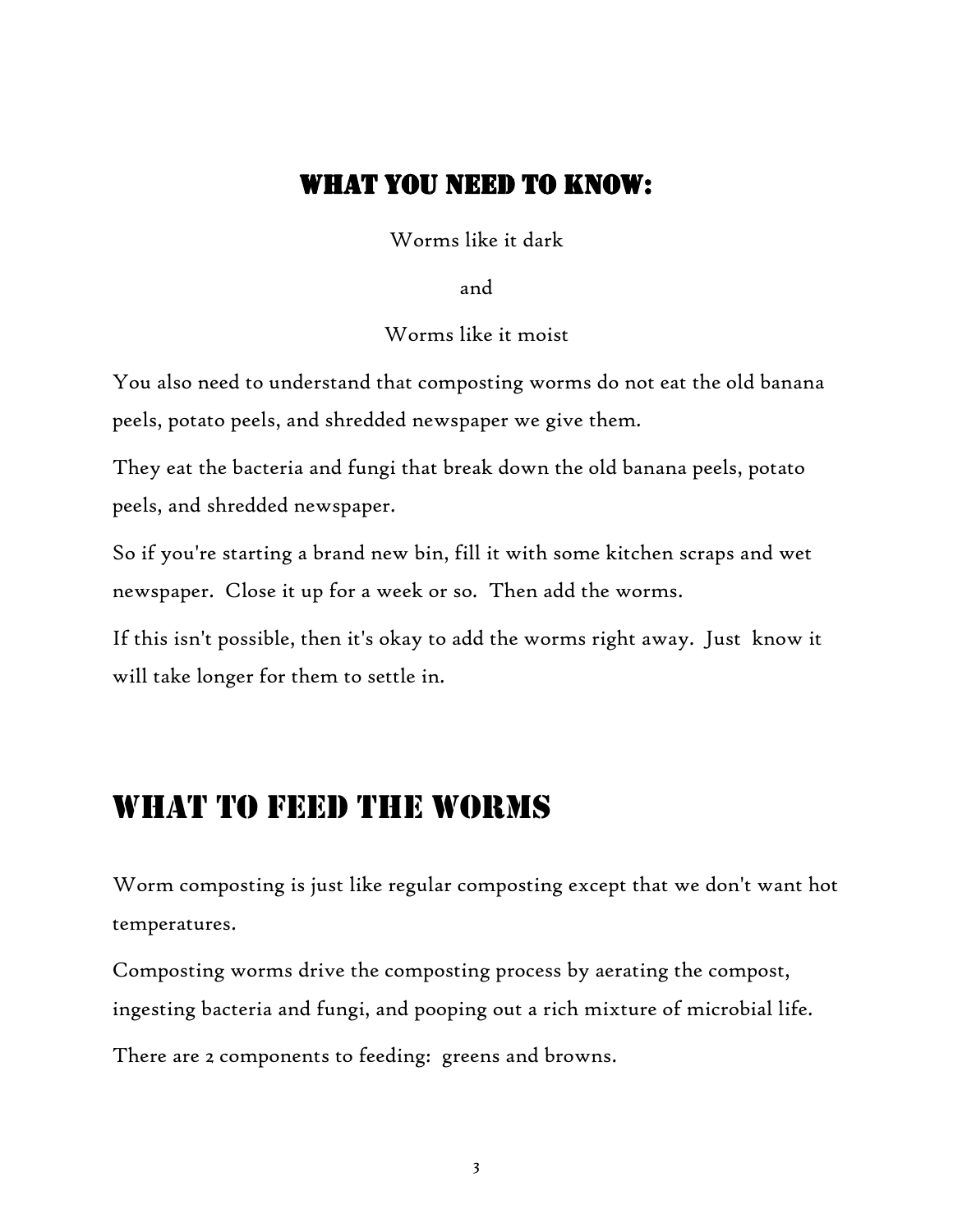### **GREENS**

Greens are your kitchen scraps. Generally anything you might chop up and use in the kitchen

EXCEPT:

MEAT, GREASE, BONES, OR DAIRY

#### Greens include:

onions orange peels potato peels banana peels rotten tomatoes green beans celery hearts carrot peels strawberry tops

lettuce

### Browns

Are cellulose rich items such as: newspaper office paper leaves cardboard cardboard egg cartons coffee and tea filters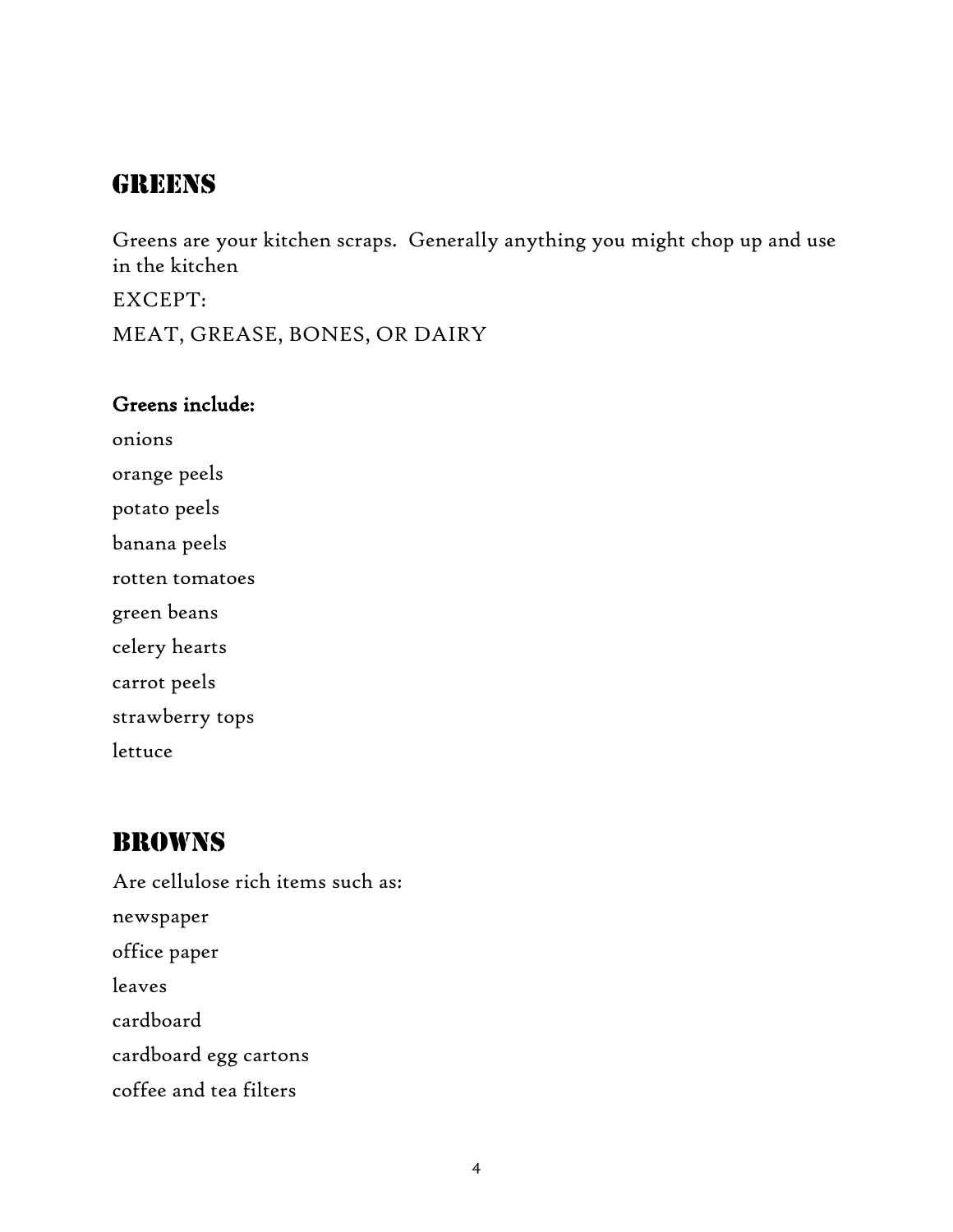paper towels paper towel and toilet paper rolls

### Rice and Pasta

Rice and pasta and beans can be added in small amounts as long as they contain no grease or meat.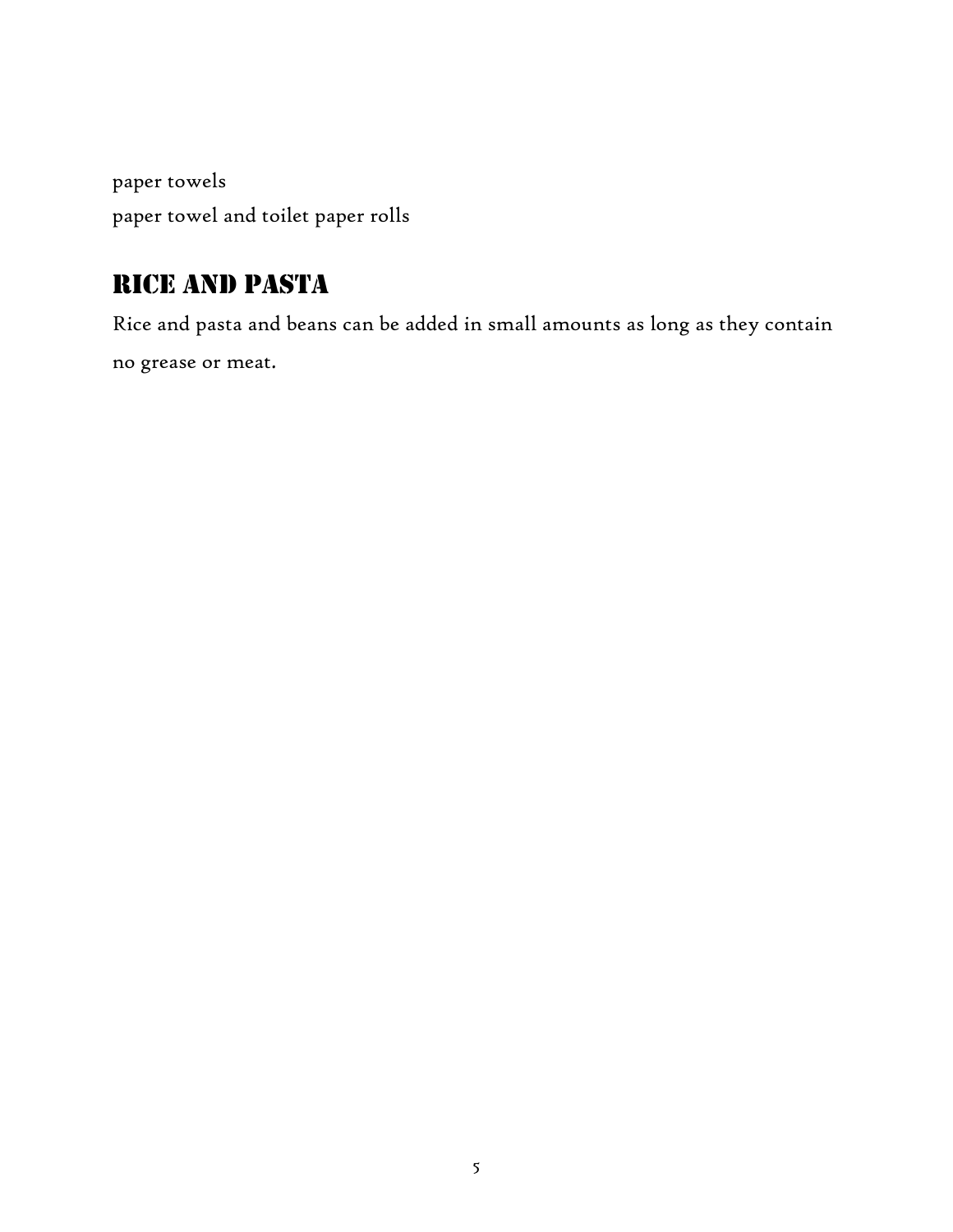### How to Feed Worms

Layer the bin with a 1" layer of greens and cover well with 2" of browns or more.

In warmer weather, bury the food to avoid fruit flies and gnats.

*Too much green can kill your worms, but too much browns will do no harm.*

Let the food given disappear before adding more.

If you bought a pre-stocked bin from me, it will be easy to tell when the food has disappeared. It will be gone, and all that remains is a brown pile of a soillike substance.

If you're starting from scratch:

In the beginning, the bin will look like paper and muck. It's okay to keep feeding.

It will take 2 or 3 months for the brown base of compost to develop.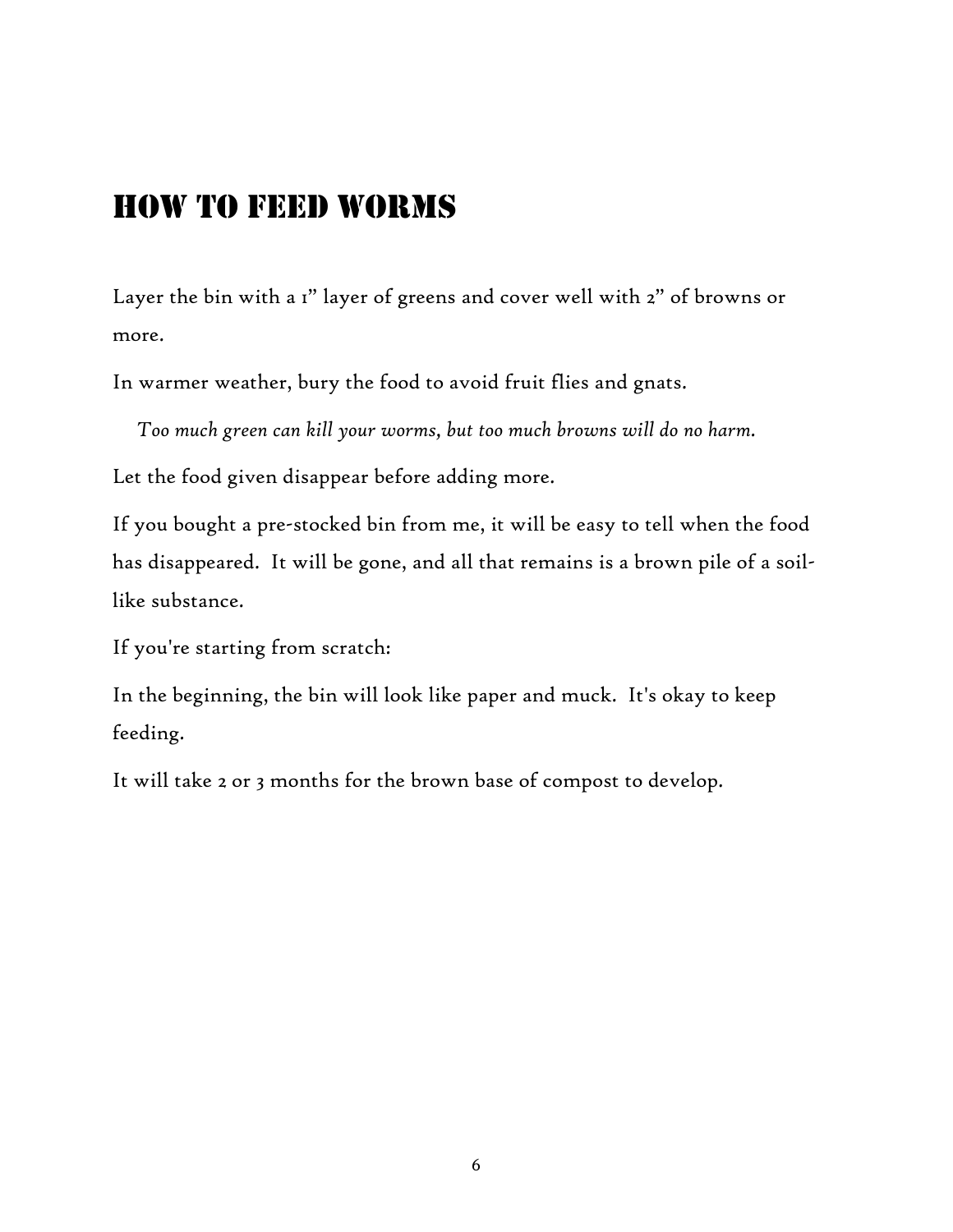## **BE PATIENT** & **WAIT**

As much as you might like to, you cannot hurry the composting process. You need to allow ample time for the composting environment to develop in your bin.

If you are starting from scratch, expect to wait 3 months before seeing anything resembling compost in the bin.

And then wait another 3 months before harvesting anything from the bin.

*If you bought a pre-stocked bin from me, then I've already done the 6 months of waiting for you, and you already have a healthy environment and compost in the bin right now.*

With a pre-stocked bin, simply feed until the bin creates the amount of compost you want, and then harvest.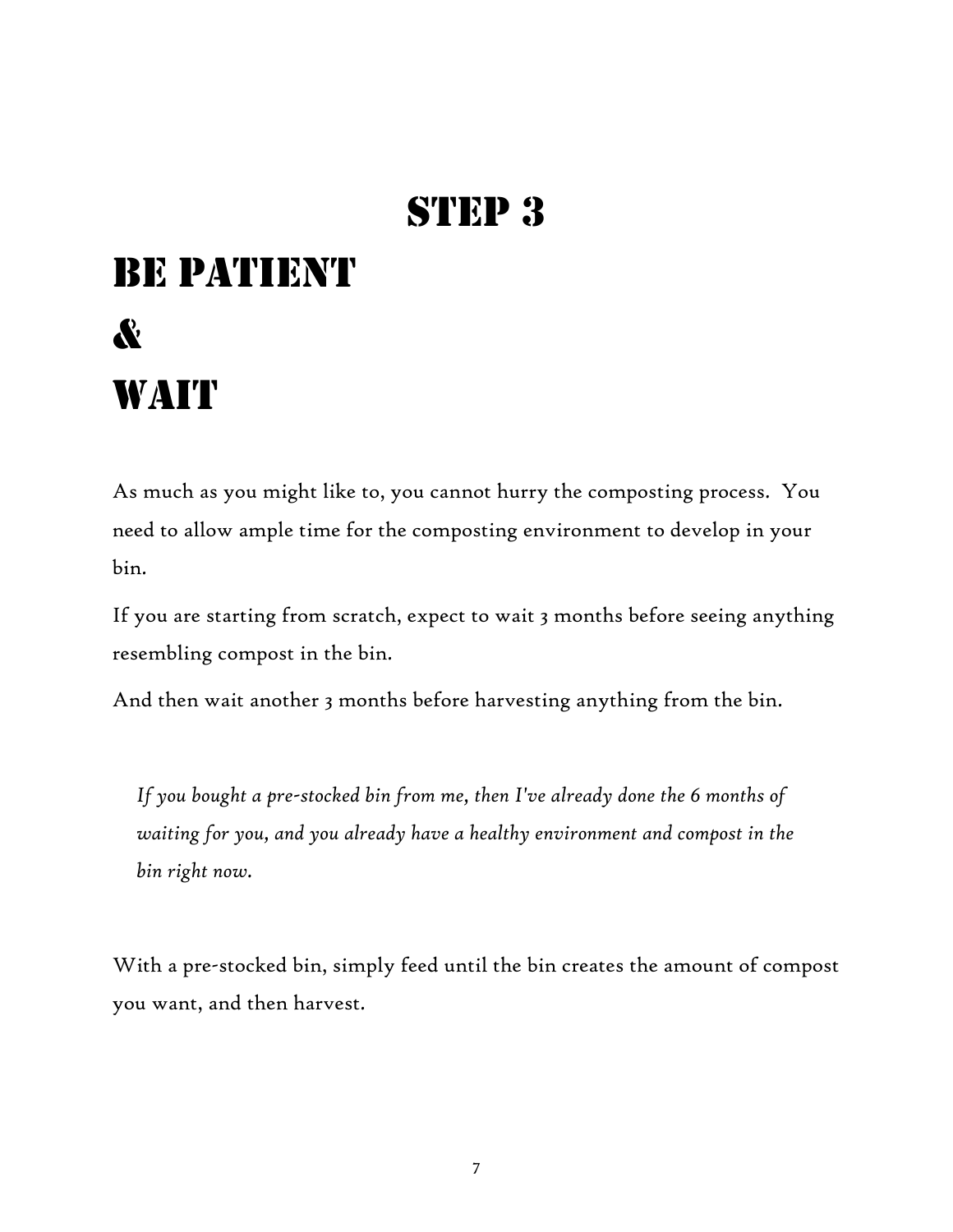### When your bin is full

It's time to split the bin or harvest. You will split the bin if: You don't want to harvest the compost And/or you want more worms.

### How to Split the Bin

Get another worm composting bin.

Put ½ of the contents from the first bin into the new bin.

You can do this as many times as you like.

If you never split your bin, the worm population will stabilize with the amount of space and food available. You don't have to worry about being "overrun" with worms.

Read on to find out about harvesting worm compost.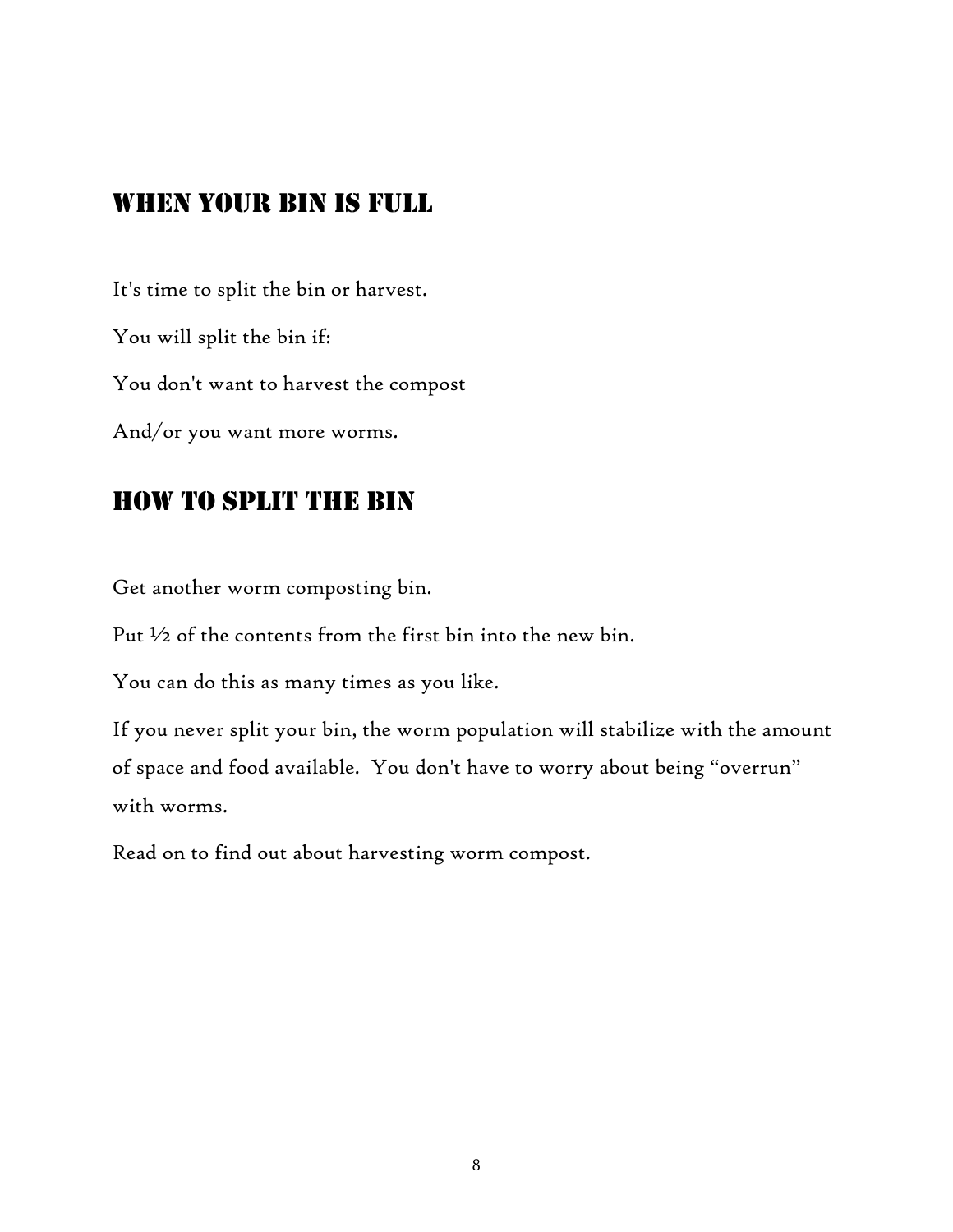## **HARVESTING WORM COMPOST**

When you are ready to harvest your worm compost, you will: dry out the compost a little bit coax out the worms

## Drying the compost

If you have a plastic bin and/or are feeding mostly kitchen scraps, your compost will be quite wet.

Wet worm compost is sticky and very difficult to deal with.

One of the easiest ways to dry it out is to dump the entire bin contents in a cardboard box.

Put a baking pan or board underneath so the bottom doesn't give way when you pick it up.

Let it sit for a week or so, and the compost should dry out considerably.

When it reaches the crumbly stage, it's ready. Don't worry, there is still plenty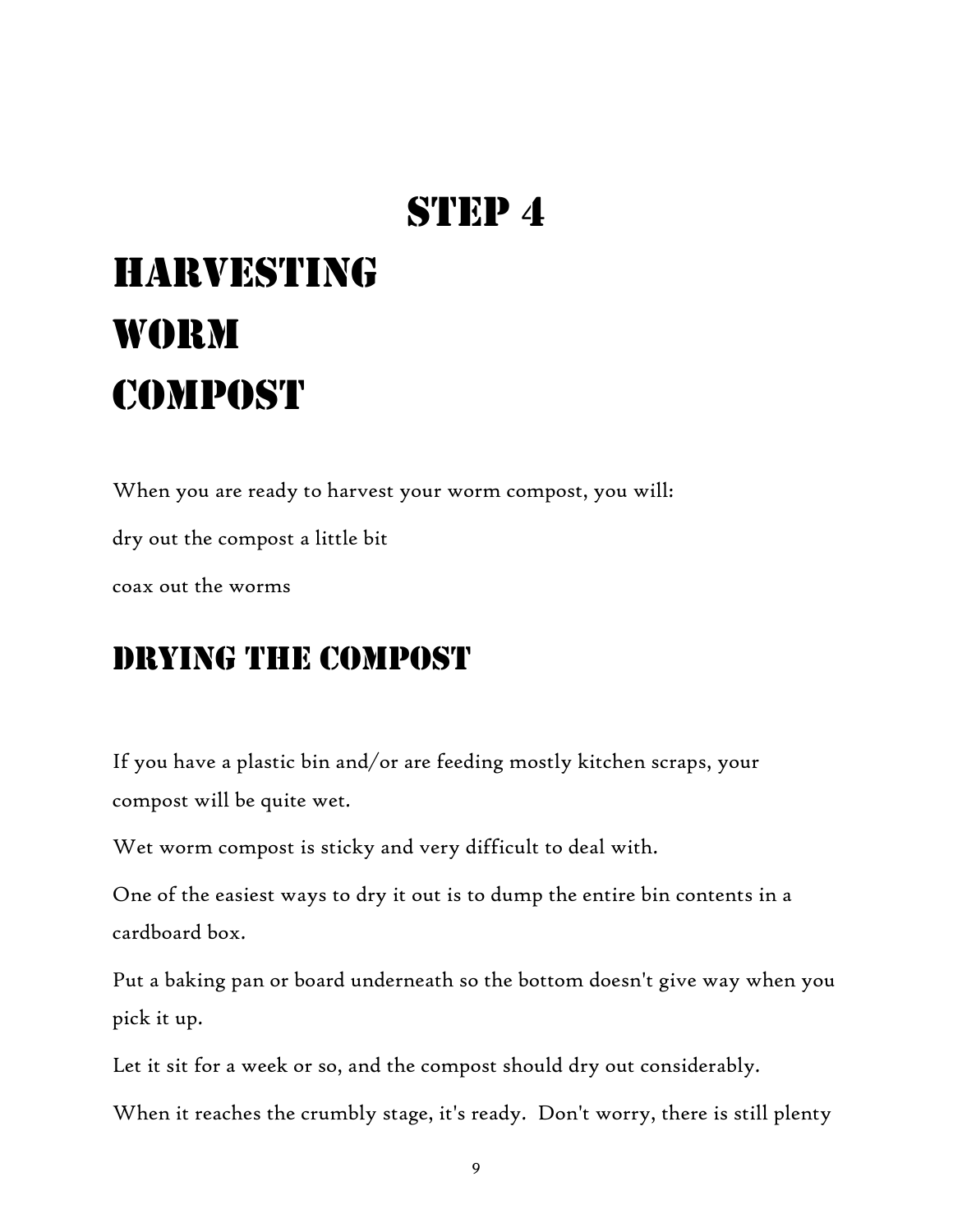of moisture left for the worms.

### Separating the worms

There are many methods of separating worms. I won't lie to you, it's not an easy process. But, with a little trial and error, you'll find a method that works well for you.

#### **SCREENING**

The fastest method of separation is to push the compost through 1/8" hardware cloth. It is essential that the compost is crumbly, or else it will gunk up the screen and cause great frustration.

The cloth doesn't need a frame. It is strong enough to hold up on its own.

#### LIGHT HARVESTING

Pile up some compost on a tarp or on a cookie sheet.

Shine a bright light on the pile, the brighter the better.

Slowly brush the top and sides of the pile, removing the compost to another pile.

The worms will continue to escape the light by moving downward and inward.

Eventually you will have a pile of compost, and a pile of worms.

### Corralling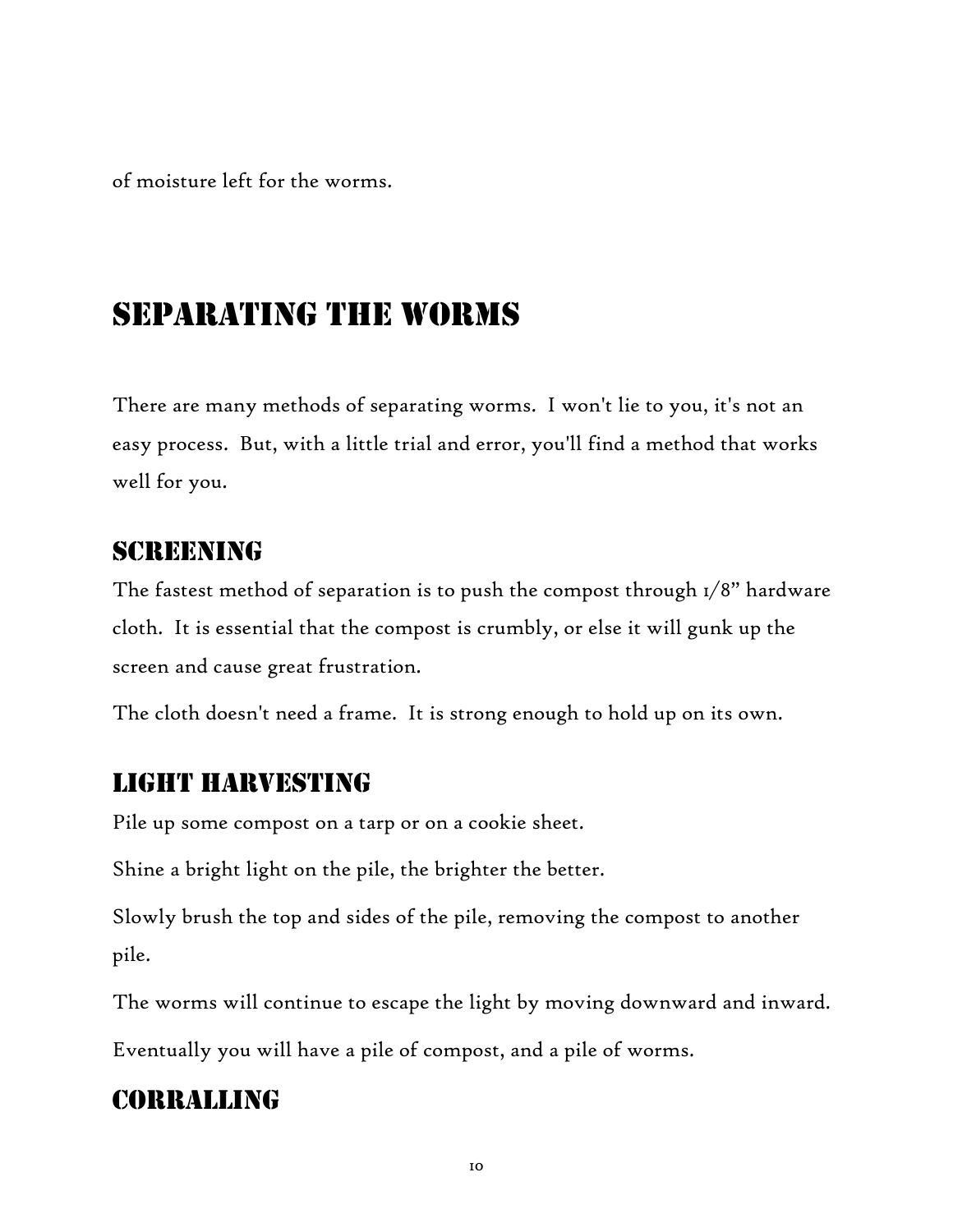Corralling worms uses some type of trap baited with food to get worms to move into the "corral". Once corralled, they can then be removed.

Get a citrus bag, potato sack, or some other bag with holes.

Fill it with food and bury it in the bin.

Wait a day or two.

Remove the bag, which should have a high concentration of worms. If not, wait longer.

Repeat as many times as necessary or use more than one bag.

Or, lay a piece or burlap or a piece of  $1/8$ " hardware cloth on top of the bin contents. Place food on top. Worms will move up into the food.

*Your best approach to compost harvesting is to give yourself a week or two to accomplish it.* 

It takes time for the worms to move if you are light harvesting or corralling. Screening works well when the compost is at the perfect moisture level. If the compost is too wet, you'll need time to keep drying.